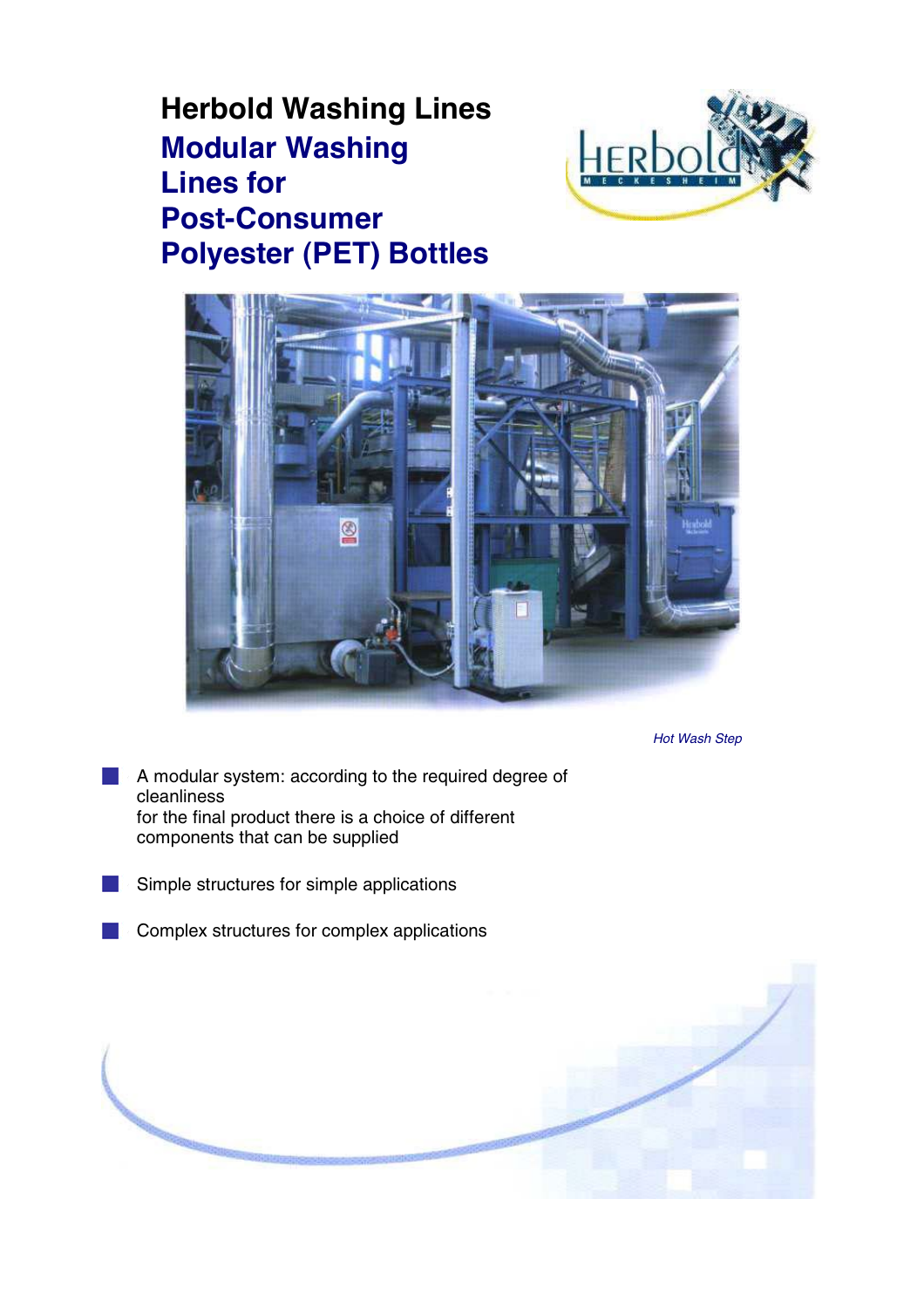

## **Procedure steps** in PET-bottle recycling



#### **Preparation of PET bottles Size Reduction**

#### **A1 Debaling**

A screw shredder or a debaling drum breaks down the pressed bales into single bottles.

### **A2 Breaking down of briquettes**

A shredder breaks down highly compressed parts into single bottles.

#### **A3 (Automatic) sorting of bottles**

Identifies and separates foreign plastic bodies with the help of electro-optical sensors.

#### **A4 (Manual) sorting of bottles**

Operators sort out foreign plastic bodies, possibly with the help of ultraviolet ligth.

#### **A5 Prewashing of bottles**

With the help of warm and cold water coarse contamination is partly removed in a washing drum or screw (alternative to A6+7).

#### **A6 Precrushing (dry)**

A shredder or granulator reduces the bottles without water into cuttings of 30 - 60 mm.

#### **A7 Air separation**

Bottle cuttings are separated from film and paper labels in the air stream.

#### **A8 Metal separation**

With a magnet or a detector most foreign metal bodies are separated.

■ 田 田



#### **B1 Wet grinding**

A wet granulator size-reduces the bottles while the wash water removes paper and foreign body contamination from the flakes.

#### **B2 Separation of dirty water**

The wash water from the granulator is separated from the PET flakes.



#### **Separation in water**

**C1 Density separation step** In the water bath or with a hydrocyclone a light fraction (mostly polyolefines) is separated from the heavy fraction (mostly polyesters).

#### **C2 Water separation sediments**

The polyester fraction is pre-dried.

**C3 Water separation floating material** The polyolefine is pre-dried.

**C4 Air separation floating material** Granular and film PE/PP are separated.

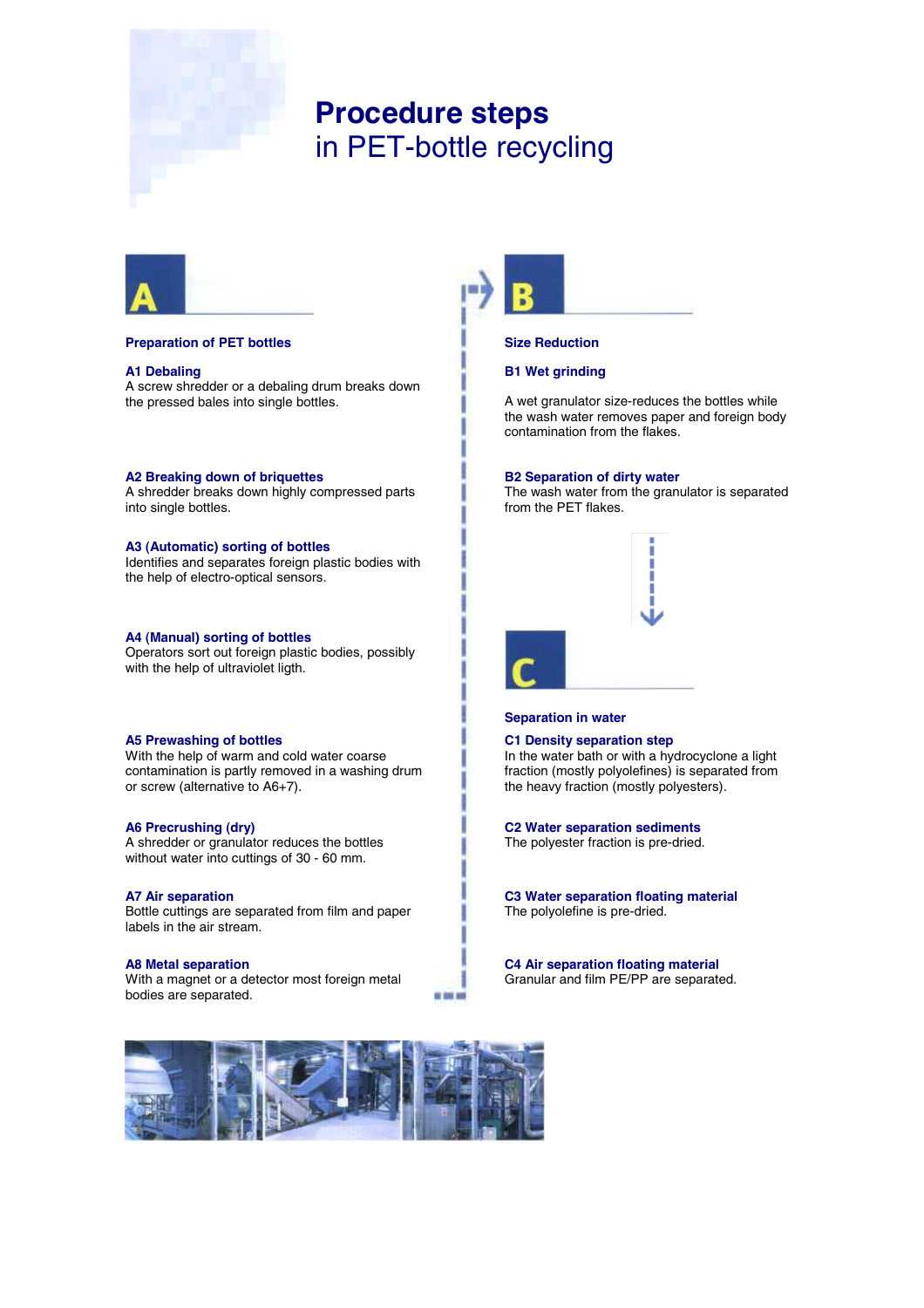

#### **Hot washing step Treatment of flakes**

**D1 Material storage basin / preheating** The flakes are heated to the temperature of the hot washing step.

**D2 Intensiv washing and dispersion** The flakes are thoroughly washed in hot water, caustic soda and detergents; glues are dissolved.

#### **D3 Separation of heavy materials**

Materials heavier than polvester (glass, stones, metals) are separated in the bulk material cyclone.

#### **D4 Separation according to density**

In a hydrocyclone remaining polyolefines and floating glues are separated from the polyester.

#### **D5 Separation of the suds**

The hot wash water with the detergents in it is separated from the flakes.

#### **D6 Treatment of the suds**

The hot wash water is enriched with lye and detergents.

#### **D7 Clean rinsing**

The clean flakes are rinsed in water in order to obtain a neutral pH value.

#### **D8 Mechanical drying**

The flakes are dried to the required residual moisture.



**E1 Air separation** Remaining film and polyester dust are separated from the flakes.

**E2 Metal separation** Remaining metals are separated.

#### **E3 Color and material separation**

An electro-optical particle separation unit separates remaining foreign plastic bodies (mostly PVC) and undesired color flakes.

#### **E4 Increase of the bulk density**

A secondary granulator improves the bulk density and the flowability of the flakes.

### **E5 Bulk density and crystallization**

A plastcompactor improves the flowability, bulk density and recrystallizes the flakes.



#### **Water Treatment**

**F1 Water collection, screening**

The dirty water is collected in a pit and any contamination larger than appr. 0.1 mm is removed.

### **F2 Sedimentation**

The screened water is stored in a sedimentation basin for the sedimentation of light contamination; the result is circulation water.

#### **F3 Storage**

or con and

The mechanically treated circulation water is stored.

#### **F4 Treatment of fines**

In a chemical or physical water treatment plant.

**F5 Reconveying into the plant** A pump conveys the circulation water back into the plant.

**F6 Neutralisation (waste water)** Decrease of the pH value according to the

regultions for public water treatment.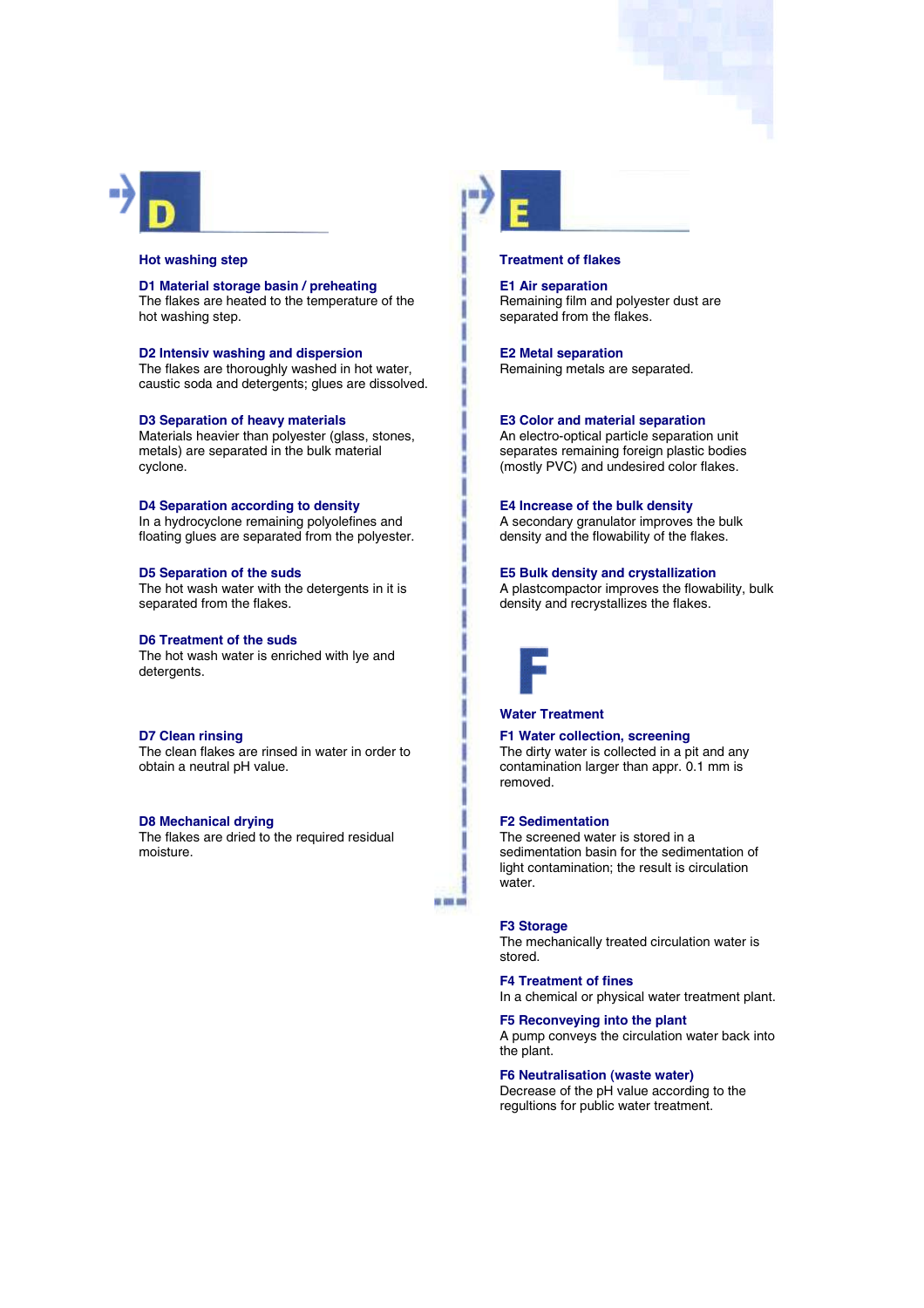- These functional units represent possible procedure steps when PET bottles are recycled.
- They are selected according to the frame paramenters of the feed material and the desired final product when such a plant is designed.
- The single functional units are combined with conveying systems (belt conveyors, conveying screws, elevators, blowers, pumps) appropriate to the specific nature of the product and in relation to their location. Type and volume of the necessary conveying systems are determined in respect to the project.



*Hot Air Dryer*



*Swim-Sink-Tank*

HERBOLD also manufactures and supplies washing lines for agricultural film, bottles, waste bins, post-consumer plastic waste and waste from car batteries and casings. Please ask for our general brochure on washing lines.

## **Our product range**

- **Granulators**
- Pulverizing systems
- Shredders
- Hammer mills
- **Guillotines**
- Complete washing systems and components
- HOG Shredders
- Plastcompactors



*Washing Mill with Friction Washer*